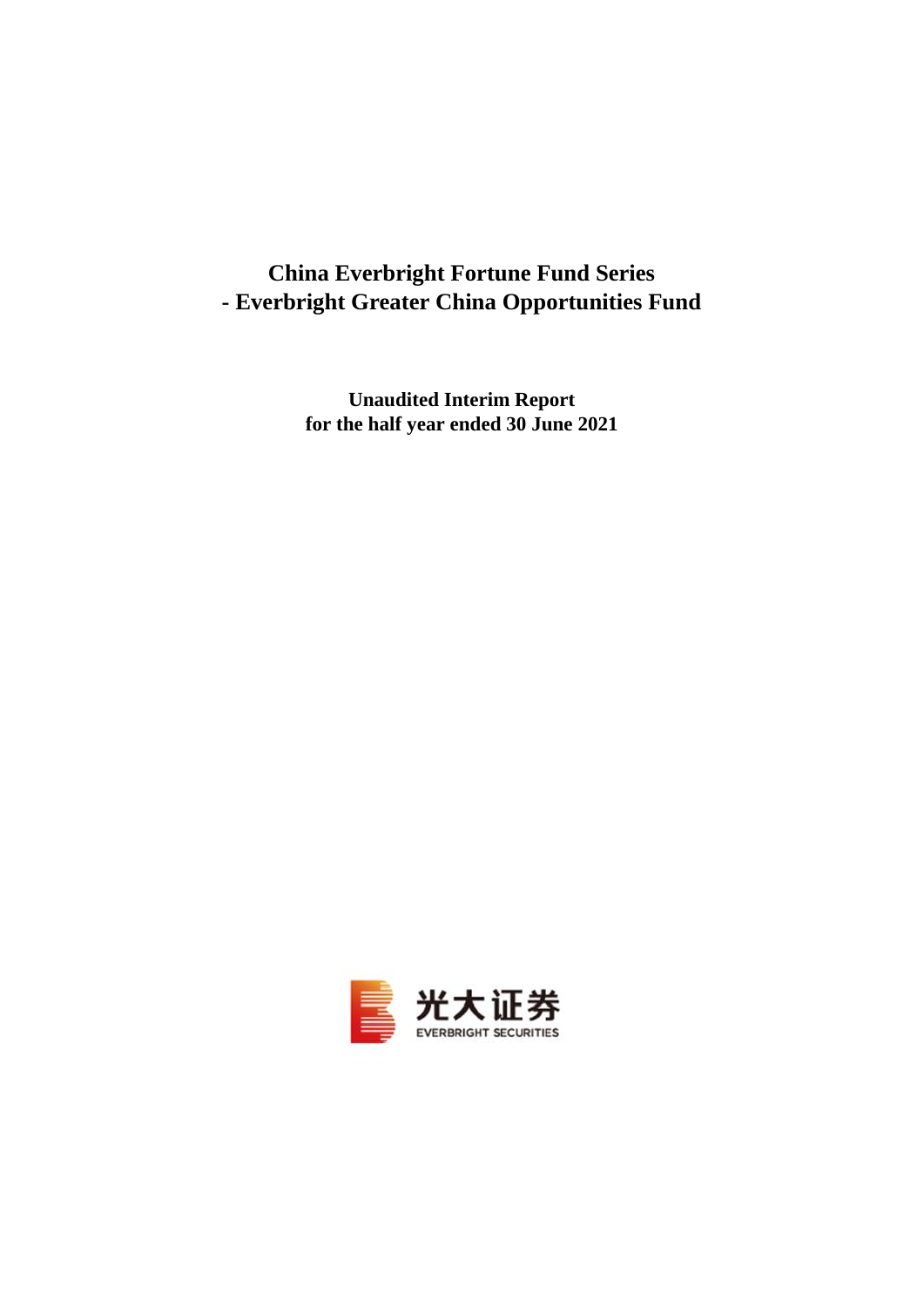## **China Everbright Fortune Fund Series - Everbright Greater China Opportunities Fund 2021 Unaudited Interim Report**

| <b>Contents</b>                                          | Page           |
|----------------------------------------------------------|----------------|
| Statement of assets and liabilities (Unaudited)          | 1              |
| Statement of comprehensive income (Unaudited)            | 2              |
| Portfolio statement (Unaudited)                          | 3              |
| Statement of changes in equity (Unaudited)               | $\overline{4}$ |
| Statement of movements in portfolio holdings (Unaudited) | 5              |
| Notes to the financial statements (Unaudited)            | 6              |
| Administration                                           | 7              |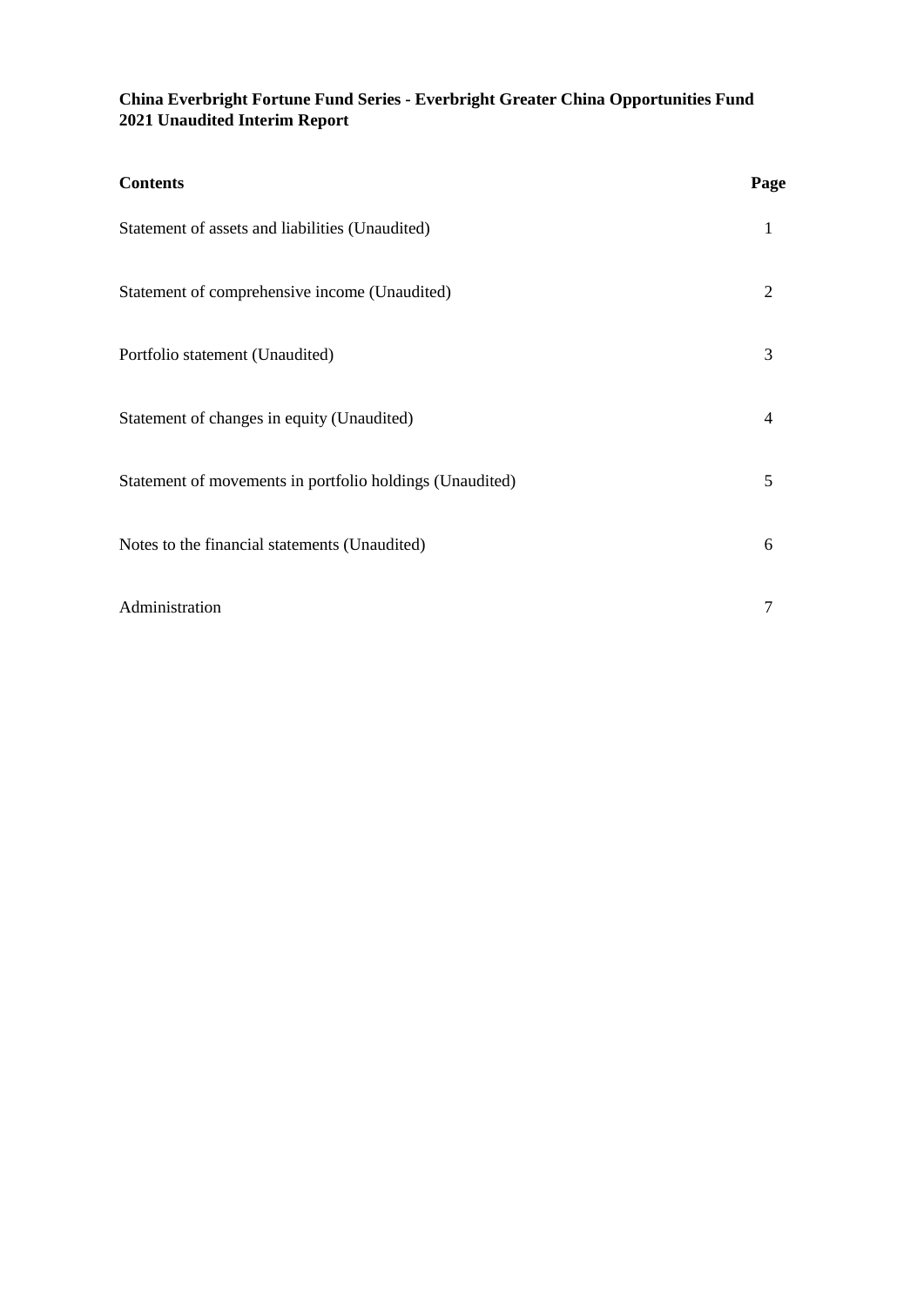## **China Everbright Fortune Fund Series - Everbright Greater China Opportunities Fund Statement of assets and liabilities (Unaudited) as at 30 June 2021** *(Expressed in Hong Kong dollars)*

|                                         |             | As at               | As at                   |
|-----------------------------------------|-------------|---------------------|-------------------------|
|                                         | <b>Note</b> | <b>30 June 2021</b> | <b>31 December 2020</b> |
| <b>Assets</b>                           |             |                     |                         |
| Financial assets at FVTPL               |             | \$97,653,501        | \$105,380,571           |
| Interest receivable on financial assets |             | 727,270             | 944,501                 |
| Due from brokers                        |             | 22,566,759          | 2,130,653               |
| Dividend receivable                     |             | 59,058              |                         |
| Other receivable and prepayments        |             | 58,908              |                         |
| Cash and cash equivalents               |             | 7,223,417           | 5,291,883               |
|                                         |             | \$128,288,913       | \$113,747,608           |
| <b>Liabilities</b>                      |             |                     |                         |
| Financial liabilities at FVTPL          |             | $(\$127,407)$       | $(\$38,769)$            |
| Due to brokers                          |             | (17, 462, 310)      |                         |
| Accrued expenses and other payables     |             | (332, 574)          | (334,063)               |
|                                         |             | $(\$17,922,291)$    | (\$372,832)             |
| <b>Net assets</b>                       | 3           | \$110,366,622       | \$113,374,776           |
| Representing:                           |             |                     |                         |
| <b>Equity</b>                           |             | \$110,366,622       | \$113,374,776           |
| Number of units in issue, Class I       |             | 11,463,480.70       | 11,463,480.70           |
| Number of units in issue, Class A       |             | 81,217.72           | 81,217.72               |
| Net asset value per unit, Class I       |             | 9.55                | 9.81                    |
| Net asset value per unit, Class A       |             | 10.09               | 10.39                   |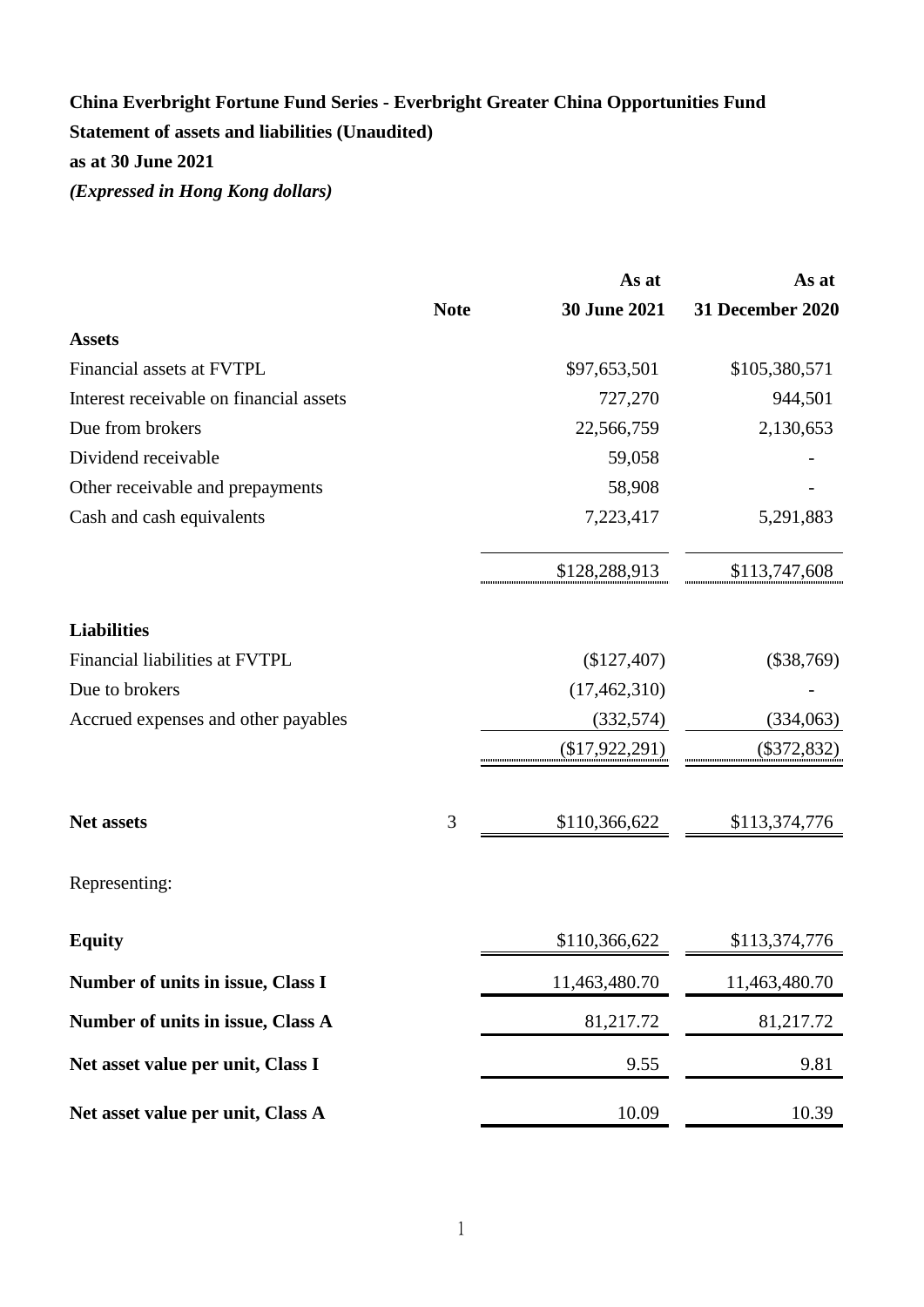## **China Everbright Fortune Fund Series - Everbright Greater China Opportunities Fund Statement of comprehensive income (Unaudited) for the period ended to 30 June 2021** *(Expressed in Hong Kong dollars)*

|                                                                          | From 1 January 2021 From 1 January 2020 |                                     |
|--------------------------------------------------------------------------|-----------------------------------------|-------------------------------------|
|                                                                          |                                         | to 30 June 2021 to 31 December 2020 |
| Dividend income                                                          | \$139,082                               | \$122,694                           |
| Interest income on deposits                                              |                                         | 9,275                               |
| Interest income on financial assets at FVTPL                             | 1,555,073                               | 3,170,041                           |
| Net (loss)/gain from financial assets and financial liabilities at FVTPL | (3,610,411)                             | 12,131,600                          |
| Net foreign exchange gain                                                | 78,627                                  | 200,657                             |
| <b>Total income</b>                                                      | (\$1,837,629)                           | \$15,634,267                        |
| Management fee                                                           | $(\$690,896)$                           | $(\$1,287,310)$                     |
| Trustee's fee                                                            | (144,000)                               | (298, 907)                          |
| Auditor's remuneration                                                   | (86,781)                                | (164, 450)                          |
| <b>Transaction costs</b>                                                 | (188, 234)                              | (452,769)                           |
| Legal and professional fees                                              | (33,280)                                | (132, 639)                          |
| Miscellaneous expenses                                                   | (22, 751)                               | (49, 565)                           |
| <b>Total operating expenses</b>                                          |                                         |                                     |
|                                                                          | (\$1,165,942)                           | $(\$2,385,640)$                     |
| (Loss)/Profit before taxation                                            | $(\$3,003,571)$                         | \$13,248,627                        |
| Taxation                                                                 | (4,583)                                 | (8,511)                             |
| (Loss)/Profit and total comprehensive income for the period              | $(\$3,008,154)$                         | \$13,240,116                        |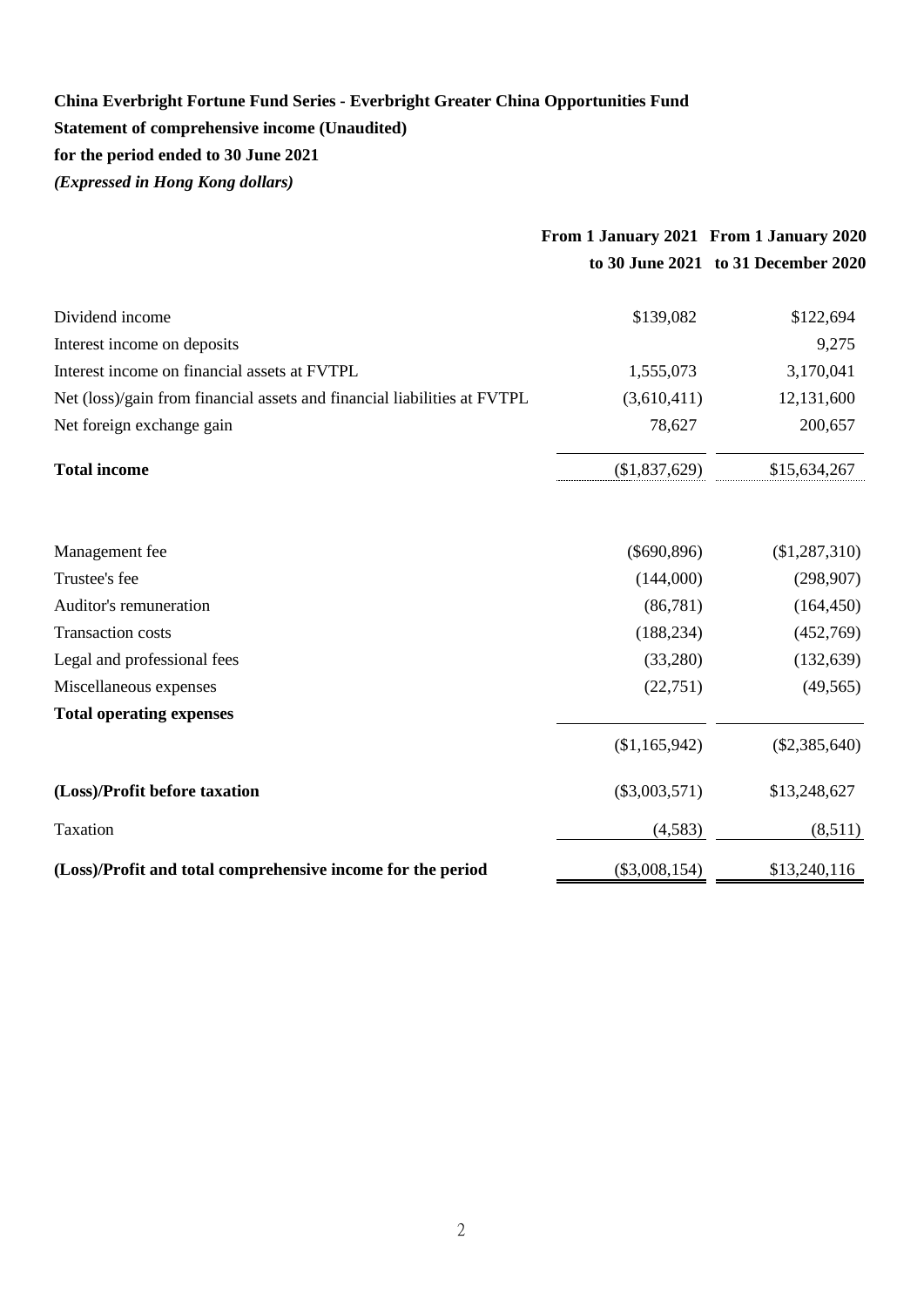#### **China Everbright Fortune Fund Series - Everbright Greater China Opportunities Fund Statement of changes in equity (Unaudited) for the half year ended 30 June 2021** *(Expressed in Hong Kong dollars)*

|                                                             | From 1 January 2021<br>to 30 June 2021 | From 1 January 2020<br>to 31 December 2020 |
|-------------------------------------------------------------|----------------------------------------|--------------------------------------------|
| Balance at the beginning of the period                      | \$113,374,776                          | \$99,317,730                               |
| (Loss)/Profit and total comprehensive income for the period | $(\$3,008,154)$                        | \$13,240,116                               |
| Transaction with unitholders, recognised directly in equity |                                        |                                            |
| Subscriptions of units in Class A                           |                                        | \$816.930                                  |
| <b>Total transactions with unitholders</b>                  |                                        | \$816,930                                  |
| Balance at the end of the period                            | \$110,366,622                          | \$113,374,776                              |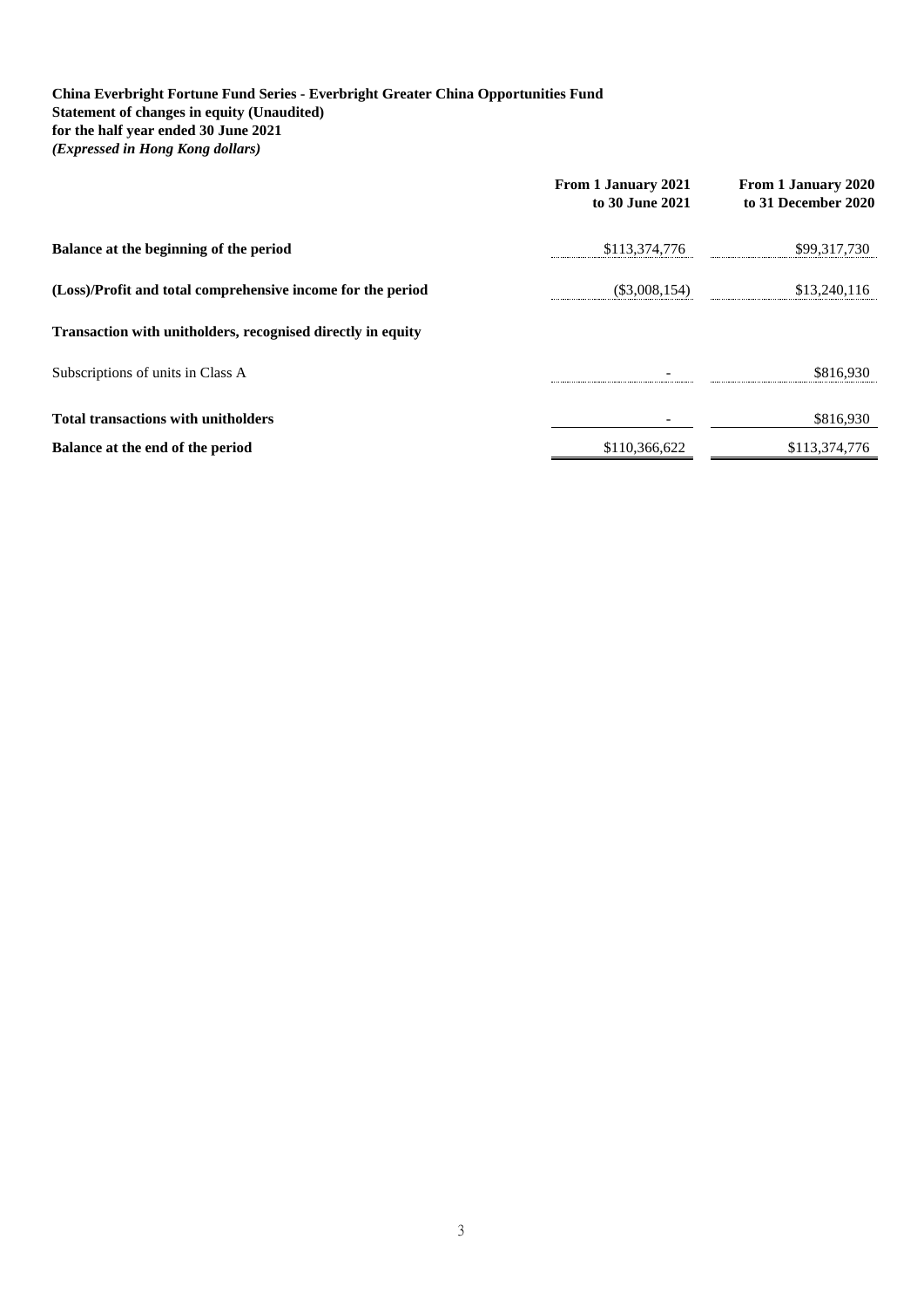**China Everbright Fortune Fund Series - Everbright Greater China Opportunities Fund Portfolio Statement (Unaudited) as at 30 June 2021** *(Expressed in Hong Kong dollars)*

**Market** 

|                                                      |                | Market        |                  |
|------------------------------------------------------|----------------|---------------|------------------|
|                                                      | Nominal /      | Value         | $%$ of           |
|                                                      | Value /        | HK\$          | <b>Net Asset</b> |
|                                                      | <b>Holding</b> | Equivalent    | <b>Value</b>     |
| <b>Equity securities, listed</b>                     |                |               |                  |
| <b>China Stocks</b>                                  |                |               |                  |
| Chongqing Zhifei Biological Products Co Ltd          | 5,000          | \$1,122,783   | 1.02%            |
| Contemporary Amperex Technology Co Ltd               | 3,000          | 1,929,409     | 1.75%            |
| East Money Information Co Ltd                        | 50,000         | 1,971,619     | 1.79%            |
| Jiangsu Canlon Building Materials Co Ltd             | 36,000         | 1,020,408     | 0.92%            |
| Jiangsu Jiejie Microelectronics Co Ltd               | 45,000         | 2,047,201     | 1.85%            |
| Shenzhen Capchem Technology Co Ltd                   | 10,000         | 1,203,776     | 1.09%            |
| Sino Wealth Electronic Ltd                           | 27,000         | 2,767,374     | 2.51%            |
| Suzhou Maxwell Technologies Co Ltd                   | 2,000          | 1,093,620     | 0.99%            |
| Thunder Software Technology Co Ltd                   | 7,000          | 1,322,133     | 1.20%            |
| Tianjin Ringpu Bio-Technology Co Ltd                 | 20,000         | 813,421       | 0.74%            |
| <b>Hong Kong Stocks</b>                              |                |               |                  |
| AIA Group Ltd                                        | 20,000         | 1,930,000     | 1.75%            |
| Alibaba Group Holding Ltd                            | 5,000          | 1,100,000     | 1.00%            |
| China Lesso Group Holdings Ltd                       | 130,000        | 2,490,800     | 2.26%            |
|                                                      |                |               |                  |
| China Merchants Bank Co Ltd - H                      | 23,000         | 1,523,750     | 1.38%            |
| China Resources Beer Holdings Co Ltd                 | 20,000         | 1,395,000     | 1.26%            |
| <b>HSBC Holdings PLC</b>                             | 15,200         | 681,720       | 0.62%            |
| Hong Kong Exchanges & Clearing Ltd                   | 2,000          | 925,600       | 0.84%            |
| Innovent Biologics Inc                               | 15,000         | 1,358,250     | 1.23%            |
| Meituan Dianping - Class B                           |                |               | 2.32%            |
|                                                      | 8,000          | 2,563,200     |                  |
| NetEase Inc                                          | 20,000         | 3,518,000     | 3.19%            |
| Pharmaron Beijing Co Ltd - H                         | 6,000          | 1,242,000     | 1.13%            |
| Shenzhou International Group Holdings Ltd            | 7,500          | 1,470,750     | 1.33%            |
| Shimao Services Holdings Ltd                         | 70,000         | 1,879,500     | 1.70%            |
| <b>Tencent Holdings Ltd</b>                          | 7,000          | 4,088,000     | 3.70%            |
| Wuxi Biologics Cayman Inc                            | 13,000         | 1,849,900     | 1.68%            |
| Yum China Holdings Inc                               | 5,000          | 2,532,500     | 2.29%            |
| Corporate Bond, listed                               |                |               |                  |
| China                                                |                |               |                  |
| Bank of Communications Co Ltd 3.8% PERP              | 500,000        | 4,026,520     | 3.65%            |
| Chouzhou International Investment Ltd 3.15% 11082023 | 500,000        | 3,938,340     | 3.57%            |
| Country Garden Holdings Co Ltd 5.4% 27052025         | 200,000        | 1,667,454     | 1.51%            |
| Fortune Star BVI Ltd 5% 18052026                     | 500,000        | 3,939,311     | 3.57%            |
| Hanhui International Ltd 4% 19082023                 | 200,000        | 1,545,329     | 1.40%            |
| Kaisa Group Holdings Ltd 11.65% 01062026             | 200,000        | 1,457,482     | 1.32%            |
| Modern Land China Co Ltd 11.5% 13112022              | 500,000        | 3,746,680     | 3.39%            |
| New Metro Global Ltd 7.5% 16122021                   | 700,000        | 5,543,519     | 5.02%            |
| Powerlong Real Estate Holdings Ltd 3.9% 13042022     | 500,000        | 3,880,135     | 3.52%            |
| Times China Holdings Ltd 5.3% 20042022               | 500,000        | 3,920,828     | 3.55%            |
| Wanda Group Overseas Ltd 7.5% 24072022               | 400,000        | 3,004,209     | 2.72%            |
| West China Cement Ltd 4.95% 08072026                 | 300,000        | 2,329,735     | 2.11%            |
| Zhenro Properties Group Ltd 5.98% 13042022           | 500,000        | 3,890,658     | 3.53%            |
| <b>Hong Kong</b>                                     |                |               |                  |
| Cathay Pacific MTN Financing HK Ltd 4.875% 17082026  | 500,000        | 3,952,318     | 3.58%            |
| Elect Global Investments Ltd 4.1% PERP               | 200,000        | 1,589,361     | 1.44%            |
| LS Finance 2022 Ltd 4.25% 16102022                   | 400,000        | 3,141,508     | 2.85%            |
| Derivative financial instrument                      |                |               |                  |
| <b>United States</b><br>US 10Yr Note (CBT) Sep21     |                |               |                  |
|                                                      | (25)           | (127, 407)    | $-0.12%$         |
| <b>Hong Kong</b><br>Hang Seng Index futures Jul 21   | (9)            | 239,400       | 0.22%            |
| Total investments                                    |                | \$97,526,094  | 88.37%           |
| (Total cost of investments: HKD92,114,101)           |                |               |                  |
| Other net assets                                     |                | \$12,840,528  | 11.63%           |
|                                                      |                |               |                  |
| Total net assets                                     |                | \$110,366,622 | 100.00%          |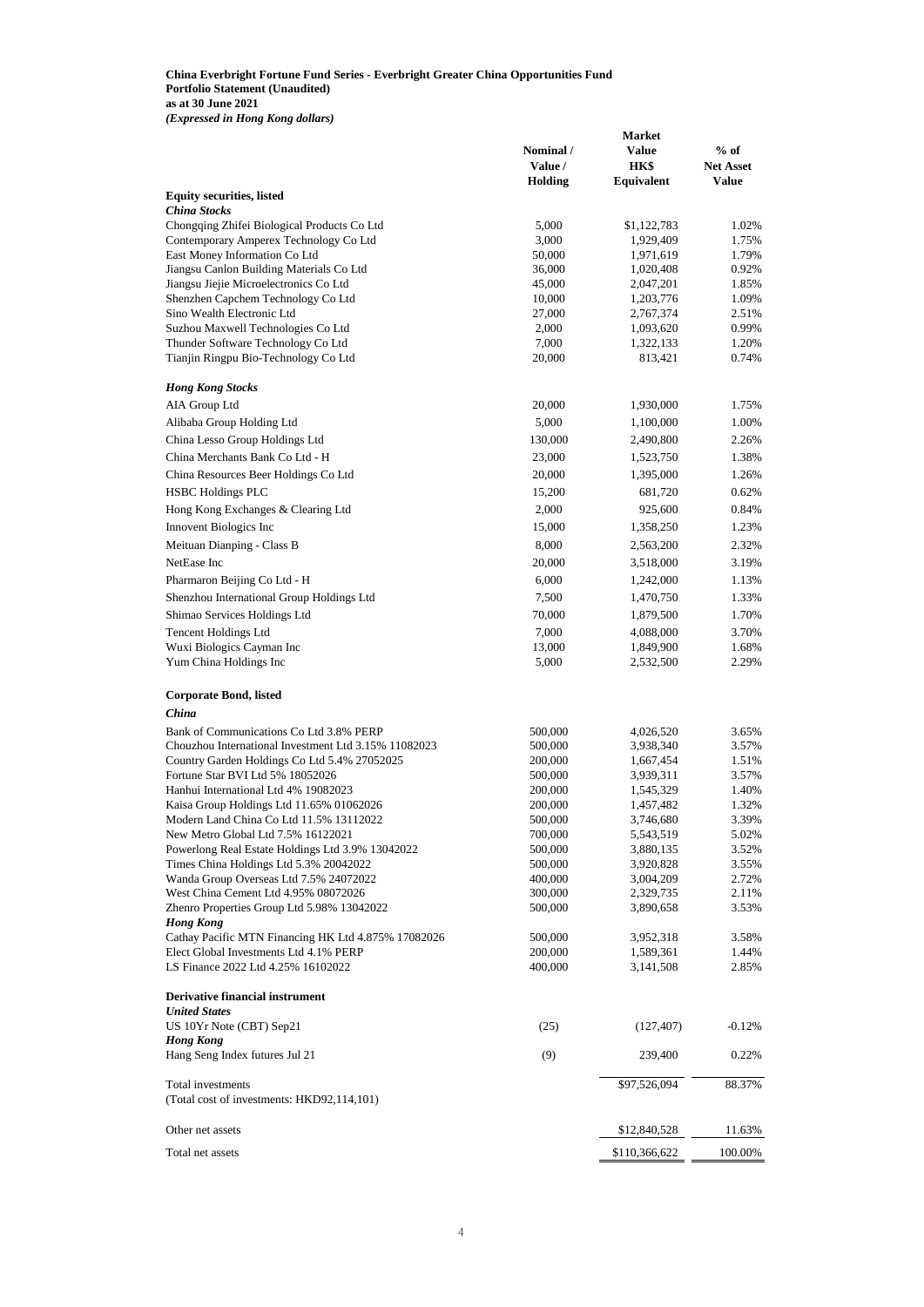#### **China Everbright Fortune Fund Series - Everbright Greater China Opportunities Fund**

Statement of movements in portfolio holdings (Unaudited)

for the half year ended 30 June 2021

|                                                                                              |                          | <b>Movement in Holdings</b> |                 |                          |
|----------------------------------------------------------------------------------------------|--------------------------|-----------------------------|-----------------|--------------------------|
|                                                                                              | At 1 January<br>2021     | Additions                   | Disposals       | At 30 June<br>2021       |
|                                                                                              |                          | Equivalent                  |                 |                          |
| <b>Equity securities, listed</b>                                                             |                          |                             |                 |                          |
| <b>China Stocks</b>                                                                          |                          |                             |                 |                          |
| Chongqing Zhifei Biological Products Co Ltd                                                  |                          | 5,000                       |                 | 5,000                    |
| Contemporary Amperex Technology Co Ltd                                                       | 6,000                    | 7,000                       | 10,000          | 3,000                    |
| Dawning Information Industry Co Ltd                                                          | 80,000                   |                             | 80,000          | $\overline{a}$           |
| East Money Information Co Ltd                                                                | $\overline{\phantom{a}}$ | 80,000                      | 30,000          | 50,000                   |
| Jiangsu Canlon Building Materials Co Ltd                                                     |                          | 36,000<br>45,000            |                 | 36,000<br>45,000         |
| Jiangsu Jiejie Microelectronics Co Ltd<br>NAURA Technology Group Co Ltd                      | 7,500                    |                             | 7,500           |                          |
| Shenzhen Capchem Technology Co Ltd                                                           | $\overline{\phantom{0}}$ | 10,000                      |                 | 10,000                   |
| Sino Wealth Electronic Ltd                                                                   |                          | 27,000                      |                 | 27,000                   |
| Suzhou Maxwell Technologies Co Ltd                                                           | $\tilde{\phantom{a}}$    | 2,000                       |                 | 2,000                    |
| Thunder Software Technology Co Ltd<br>Tianjin Ringpu Bio-Technology Co Ltd                   | ٠                        | 7,000<br>20,000             |                 | 7,000<br>20,000          |
| Will Semiconductor Ltd                                                                       | 13,000                   | 8,000                       | 21,000          |                          |
|                                                                                              |                          |                             |                 |                          |
| <b>Hong Kong Stocks</b><br>AIA Group Ltd                                                     |                          | 20,000                      |                 | 20,000                   |
| Alibaba Group Holding Ltd                                                                    | 20,000                   |                             | 15,000          | 5,000                    |
| Blue Moon Group Holdings Ltd                                                                 | 150,000                  |                             | 150,000         |                          |
| China Lesso Group Holdings Ltd                                                               |                          | 130,000                     |                 | 130,000                  |
| China Merchants Bank Co Ltd - H<br>China Resources Beer Holdings Co Ltd                      |                          | 23,000<br>20,000            |                 | 23,000<br>20,000         |
| Geely Automobile Holdings Ltd                                                                | 206,000                  |                             | 206,000         |                          |
| <b>HSBC Holdings PLC</b>                                                                     | $\overline{a}$           | 30,000                      | 14,800          | 15,200                   |
| Hong Kong Exchanges & Clearing Ltd                                                           | ÷,                       | 2,000                       |                 | 2,000                    |
| Innovent Biologics Inc                                                                       |                          | 15,000                      |                 | 15,000                   |
| JD.com Inc                                                                                   | 25,000                   | 5,000                       | 25,000          |                          |
| Meituan Dianping - Class B<br>NetEase Inc.                                                   | 10,000<br>30,000         |                             | 7,000<br>10,000 | 8,000<br>20,000          |
| Pharmaron Beijing Co Ltd - H                                                                 | ÷,                       | 6,000                       |                 | 6,000                    |
| Shenzhou International Group Holdings Ltd                                                    | $\overline{a}$           | 15,000                      | 7,500           | 7,500                    |
| Shimao Services Holdings Ltd                                                                 |                          | 70,000                      |                 | 70,000                   |
| <b>Tencent Holdings Ltd</b><br>Wuxi Biologics Cayman Inc                                     | 5,000                    | 3,000<br>13,000             | 1,000           | 7,000<br>13,000          |
| Xiaomi Corp                                                                                  | 20,000                   | 120,000                     | 140,000         |                          |
| Yum China Holdings Inc                                                                       | 5,000                    |                             |                 | 5,000                    |
| <b>Corporate Bond, listed</b>                                                                |                          |                             |                 |                          |
| Bank of Communications Co Ltd V3.8% PERP                                                     | 500,000                  | 250,000                     | 250,000         | 500,000                  |
| Cathay Pacific MTN Financing HK Ltd 4.875% 17082026                                          |                          | 500,000                     |                 | 500,000                  |
| Central China Real Estate Ltd 7.25% 13082024                                                 | 300,000                  |                             | 300,000         | $\overline{\phantom{a}}$ |
| China Evergrande Group 8.9% 24052021<br>Chouzhou International Investment Ltd 3.15% 11082023 | 500,000<br>500,000       |                             | 500,000         | 500,000                  |
| Country Garden Holdings Co Ltd 3.125% 22102025                                               | 500,000                  |                             | 500,000         |                          |
| Country Garden Holdings Co Ltd 5.4% 27052025                                                 | 200,000                  |                             |                 | 200,000                  |
| Elect Global Investments Ltd V4.1% PERP                                                      | 200,000                  |                             |                 | 200,000                  |
| Fantasia Holdings Group Co Ltd 9.25% 07282023<br>Fortune Star BVI Ltd 5% 18052026            | 500,000                  | 500,000                     | 500,000         |                          |
| Hanhui International Ltd 4% 19082023                                                         | 200,000                  |                             |                 | 500,000<br>200,000       |
| Huarong Finance 2017 Company Limited 4.5% 29122049                                           | 300,000                  |                             | 300,000         |                          |
| Huarong Finance 2017 Co Ltd 4.25% 07112027                                                   | 500,000                  |                             | 500,000         |                          |
| Kaisa Group Holdings Ltd 11.65% 01062026                                                     |                          | 200,000                     |                 | 200,000                  |
| LS Finance 2022 Ltd 4.25% 16102022<br>Modern Land China Co Ltd 11.5% 13112022                | 400,000<br>500,000       |                             |                 | 400,000<br>500,000       |
| New Metro Global Ltd 7.5% 16122021                                                           | 700,000                  |                             |                 | 700,000                  |
| Panther Ventures Ltd 3.5% Perp                                                               | 1,000,000                |                             | 1,000,000       |                          |
| Powerlong Real Estate Holdings Ltd 3.9% 13042022                                             |                          | 500,000                     |                 | 500,000                  |
| Times China Holdings Ltd 5.3% 20042022                                                       |                          | 500,000                     |                 | 500,000                  |
| Wanda Group Overseas Ltd 7.5% 24072022<br>West China Cement Ltd 4.95% 08072026               | 400,000                  |                             | 200,000         | 400,000                  |
| Yuzhou Properties Co Ltd 8.5% 04/02/2023                                                     | 450,000                  | 500,000                     | 450,000         | 300,000                  |
| Zhenro Properties Group Ltd 5.98% 13042022                                                   |                          | 500,000                     |                 | 500,000                  |
| <b>Derivative financial instrument</b>                                                       |                          |                             |                 |                          |
| US 10Yr Note (CBT) Mar 21                                                                    | (20)                     | 30                          | 10              |                          |
| US 10Yr Note (CBT) Jun 21                                                                    |                          | 30                          | 30              |                          |
| US 10Yr Note (CBT) Sep 21                                                                    |                          |                             | 25              | (25)                     |
| Hang Seng Index futures Jan 21<br>Hang Seng Index futures Feb 21                             |                          | 10                          | 10              |                          |
| Hang Seng Index futures Mar 21                                                               |                          | 5                           | 5               |                          |
| Hang Seng Index futures Apr 21                                                               |                          | 9                           | 9               |                          |
| Hang Seng Index futures May 21                                                               |                          | 9                           | 9               |                          |
| $\sqrt{5}$<br>Hang Seng Index futures Jun 21                                                 |                          | 9                           | 9               |                          |
| Hang Seng Index futures Jul 21                                                               |                          |                             | 9               | (9)                      |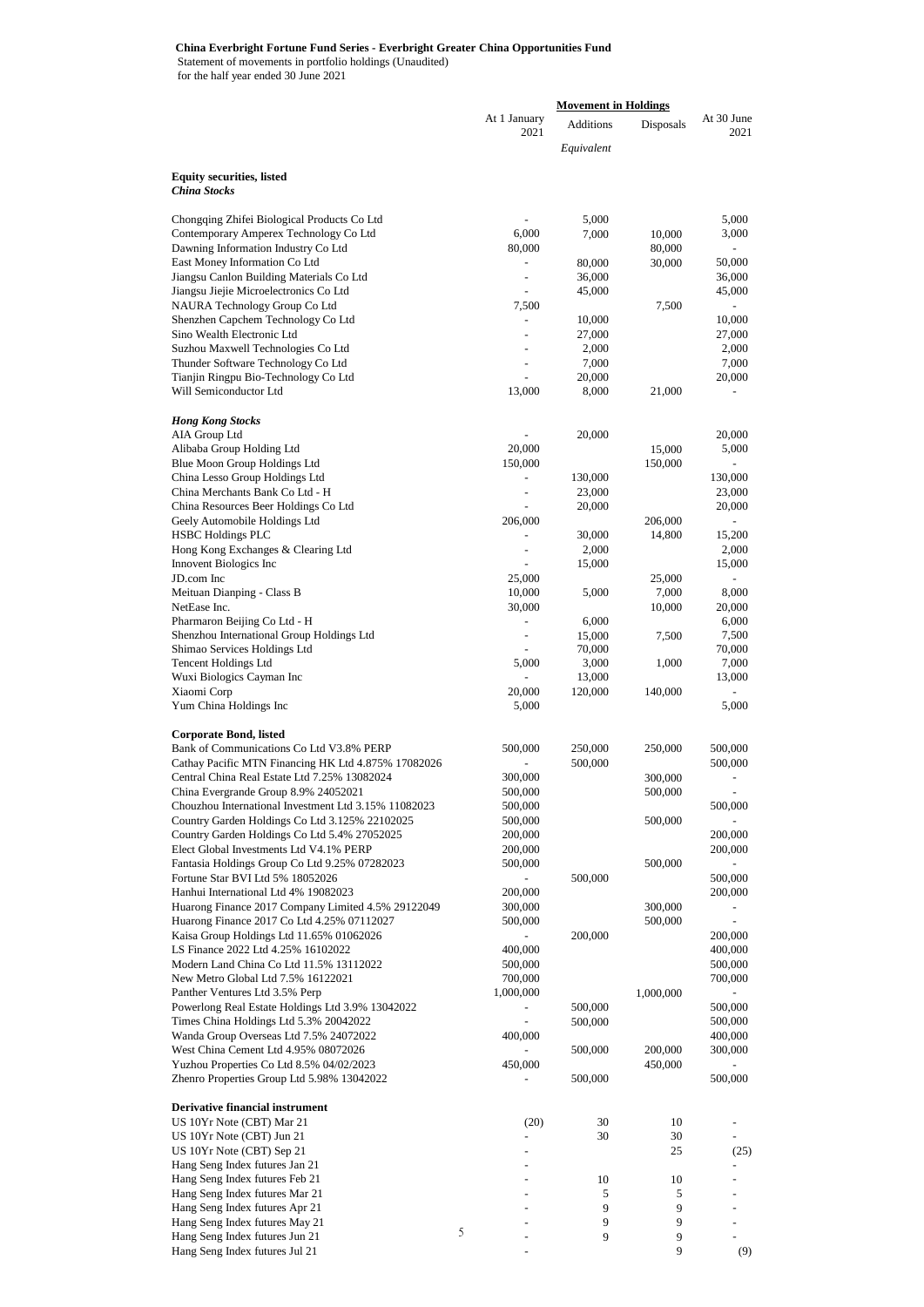#### **China Everbright Fortune Fund Series - Everbright Greater China Opportunities Fund Notes to the financial statements**  *(Expressed in Hong Kong dollars)*

### **1 GENERAL**

China Everbright Fortune Fund Series (the "Trust") was constituted as an open-ended unit trust established as an umbrella unit trust under the laws of Hong Kong pursuant to a trust deed dated 10 October 2013 between China Everbright Securities (HK) Limited (the "Manager") and ICBC (Asia) Trustee Company Limited (the "Trustee").

Everbright Greater China Opportunities Fund (the "Sub-Fund") was constituted as a separate Sub-fund on 26 November 2015. The Sub-fund is an open-ended Sub-fund and is authorised by the Securities and Futures Commission of Hong Kong (the "SFC") under Section 104(1) of the Securities and Futures Ordinance and is required to comply with the Code on Unit Trusts and Mutual Funds established by the SFC (the "SFC Code"). Authorisation by the SFC does not imply official approval or recommendation. As at 30 June 2021, there were three other sub-funds established by the Trust, namely Everbright Hong Kong Bond Fund, Everbright Income Focus Fund and Everbright Global Brands Fund.

The investment objective of the Sub-Fund is to aim to provide investors with medium to long term capital appreciation by investing not less than 70% of the Sub-Fund's net asset value in a portfolio consisting of listed securities or securities quoted on the over-thecounter markets of companies that derive a significant portion of their revenues from goods produced or sold and/or investments made or services performed in Hong Kong, China and Taiwan (the "Greater China").

#### **2 BASIS OF PREPARATION**

The financial statements are presented in Hong Kong dollars. They have been prepared under the historical cost basis, except for financial assets classified at fair value through profit or loss that have been measured at fair value. The preparation of the financial statements requires management to make estimates and assumptions that affect the amounts reported in the financial statements and accompanying notes. Management believes that the estimates utilised in preparing its financial statements are reasonable and prudent. Actual results could differ from these estimates. These financial statements are presented in Hong Kong dollars which is the sub-fund's major functional currency. The accounting policies and methods applied in the preparation of these interim financial statements are in accordance with the International Financial Reporting Standards ("IFRS"), which is consistent with those applied in annual financial statements of the year ended 31 December 2020.

#### **3 RECONCILIATION OF NET ASSET VALUE**

The net asset value ("NAV") presented in the financial statements and that quoted for pricing purposes at the period end ("Dealing NAV") are different as the principles for calculating the Dealing NAV as set out in the Explanatory Memorandum are different from those required for financial reporting purposes under IFRS. The following reconciliation provides details of these differences:

#### **As at 30 June 2021 As at 31 December 2020**

| NAV as reported in the financial statements                                                | \$110,366,622 | \$113,374,776 |
|--------------------------------------------------------------------------------------------|---------------|---------------|
| Adjustments for different basis adopted by the sub-fund in arriving at the<br>Dealing NAV: |               |               |
| - Unamortised portion of preliminary expenses                                              | 109,129       | 147,320       |
| Dealing NAV                                                                                | \$110,475,751 | \$113,522,096 |
| Class I - Dealing NAV per unit                                                             | \$9.56        | \$9.82        |
| Class A - Dealing NAV per unit                                                             | \$10.10       | \$10.39       |